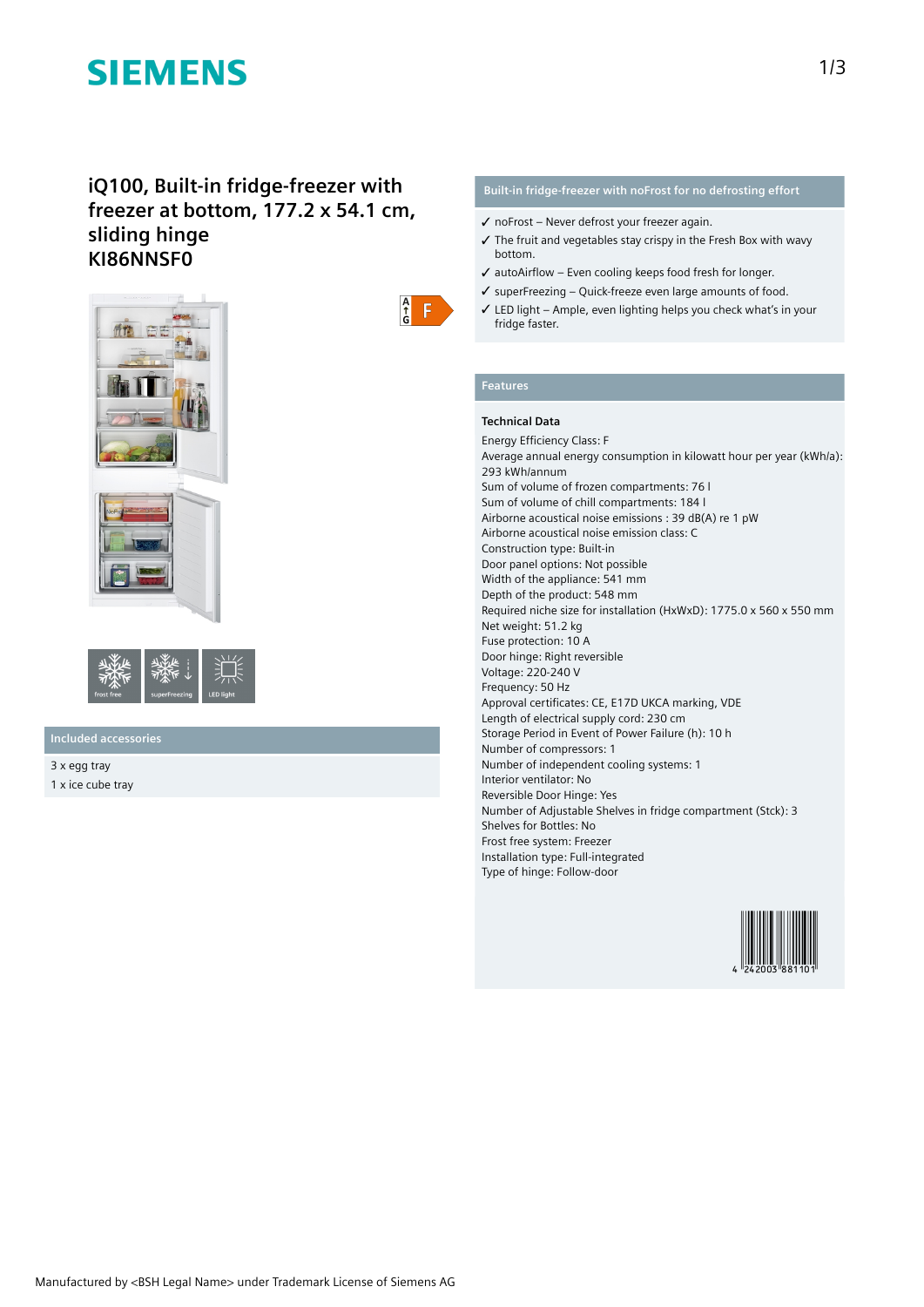# **SIEMENS**

iQ100, Built-in fridge-freezer with freezer at bottom, 177.2 x 54.1 cm, **s l i d i n g h i n g e KI86NNSF0**

### **Features**

### **Design features**

- Built-in fridge-freezer combination
- easy Installation

#### **F u n c t i o n s**

- Bright interior LED fridge light
- Electronic control (LED chain)
- Super Cooling: No
- superFreeze function with automatic deactivation
- optical, acoustic for Fridge and Freeze

#### Design features

- $\bullet$  4 safety glass shelves in fridge compartment of which 3 are height a d j u s t a ble
- 3 door trays, including 0x dairy compartment
- 1 removable door storage compartments.

#### **Freshness System**

- 1 vegetable/salad container
- ●

#### Food freshness system

- Climate Class: SN-ST
- 3 transparent freezer drawers, 0

#### **Dimension and installation**

- Dimensions: 177.2 cm H x 54.1 cm W x 54.8 cm D
- Niche Dimensions: 177.5 cm H x 56 cm W x 55 cm D

#### Key features - Fridge section

- Right hinged door, door reversible
- 220 240 V

#### **Key features - F r e e z e r s e c t i o n**

 $\bullet$  3 x egg tray, 2 x ice cube tray

#### **Country Specific Options**

• Based on the results of the standard 24-hour test. Actual consumption depends on usage/position of the applianc e .

#### Performance and Consumption

- EU19\_EEK\_D: F
- Total Volume : 2 6 0 l
- Net Fridge Volume : 1 8 4 l
- Net Freezer Volume : 76 l
- $\bullet$  Freezing capacity 24h : 4 kg
- Annual Energy Consumption: 293 kWh/a
- Noise Level : 39 dB , EU19\_Noise emission class\_D: C
- Temperature rise time : EU19 Temperature rise time D: 10 H